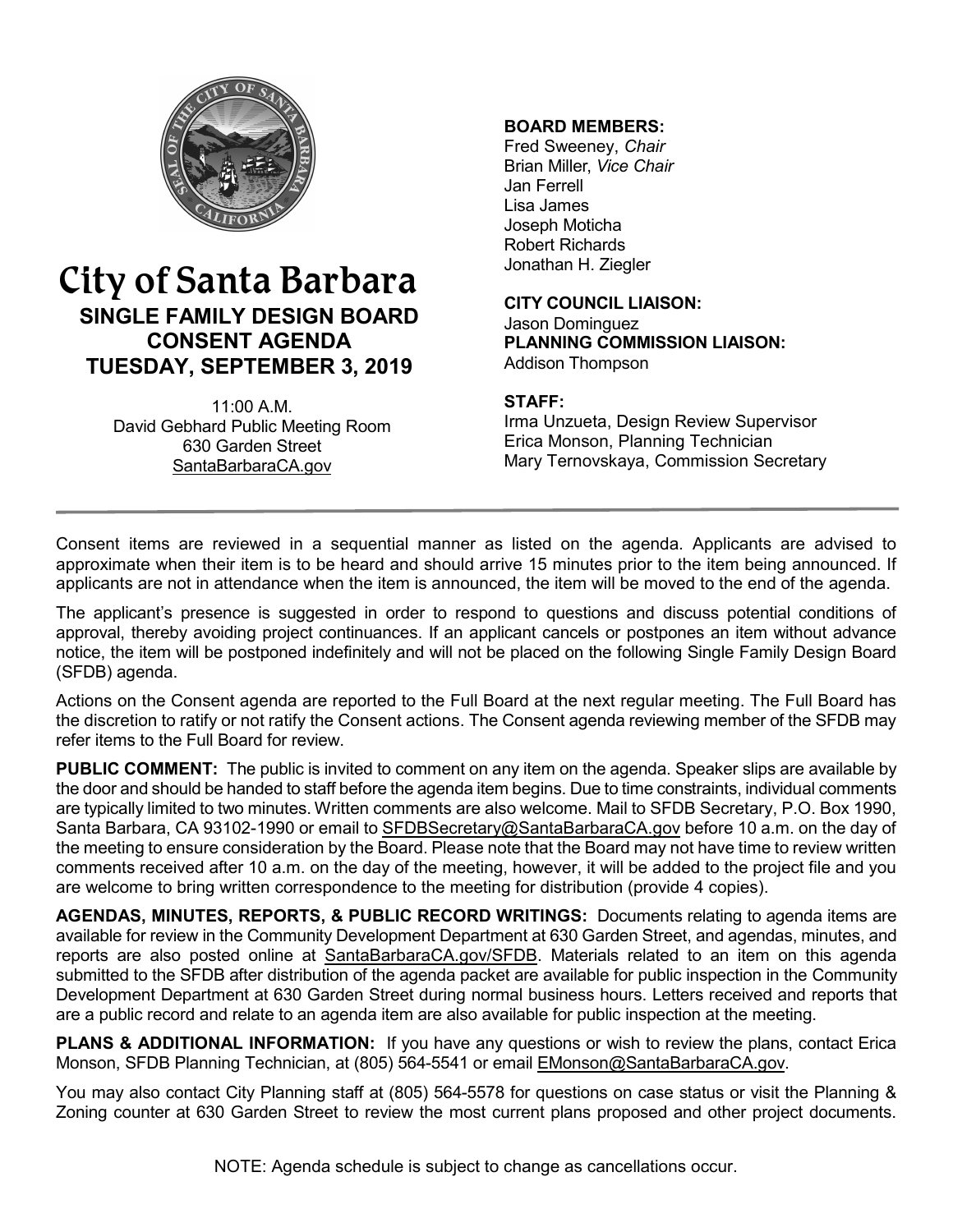Office hours are 8:30 a.m. to 4:30 p.m., Monday through Thursday, and every other Friday (see SantaBarbaraCA.gov/Calendar for closure dates)

**AMERICANS WITH DISABILITIES ACT:** If you need auxiliary aids or services or staff assistance to attend or participate in this meeting, contact the SFDB Secretary at (805) 564-5470, ext. 3308. If possible, notification at least 48 hours prior to the meeting will usually enable the City to make reasonable arrangements. Specialized services, such as sign language interpretation or documents in Braille, may require additional lead time to arrange.

**APPEALS:** Decisions of the SFDB may be appealed to the City Council. For further information on appeals, contact the Planning Division staff or the City Clerk's office. Appeals must be in writing and must be filed with the City Clerk at City Hall, 735 Anacapa Street within 10 calendar days of the meeting at which the Board took action or rendered its decision.

**NOTICE:** On Thursday, August 29, 2019, this Agenda was posted on the outdoor bulletin board at the Community Development Department, 630 Garden Street and online at [SantaBarbaraCA.gov/SFDB](http://www.santabarbaraca.gov/gov/brdcomm/nz/sfdb/agendas.asp).

#### **PLEASE BE ADVISED**

CEQA Guidelines §15183 Exemptions (Projects Consistent with General Plan). Under this California Environmental Quality Act (CEQA) Guidelines section, projects with new development (new nonresidential square footage or new residential units) qualify for an exemption from further environmental review documents if (1) they are consistent with the General Plan development density evaluated in the 2011 General Plan Program Environmental Impact Report, and (2) any potentially significant project-specific impacts are addressed through existing development standards. Section 15183 exemptions are determined by staff based on a preliminary environmental review process. A decision-maker CEQA finding is required for a Section 15183 exemption. City Council General Plan environmental findings remain applicable for the project.

#### **NOTICE OF CASE NUMBER FORMAT CHANGE**

*The City has recently updated permit tracking software necessitating a change to the case number prefix from "MST" to "PLN."*

### **NEW ITEM: PROJECT DESIGN APPROVAL AND FINAL APPROVAL**

### **A. 1702 HILLCREST RD**

| Assessor's Parcel Number: 019-022-011 |                                   |
|---------------------------------------|-----------------------------------|
| Zone:                                 | RS-1A                             |
| <b>Application Number:</b>            | PLN2019-00377                     |
| Owner:                                | <b>East Gutierrez Street, LLC</b> |
| Applicant:                            | Mark Morando                      |

(Proposal for an interior remodel to an existing one-story, single-unit residence with an attached 371 square foot two-car garage located in the Hillside Design District. Project includes new sliding door systems on the east and north facades, replacement of windows along the east facade, and removal of an existing window to be replaced with two new windows on the west facade. No additional square footage is proposed.)

#### **Project Design and Final Approval is requested. Project requires Neighborhood Preservation, Hillside Design, and Sloped Lot findings.**